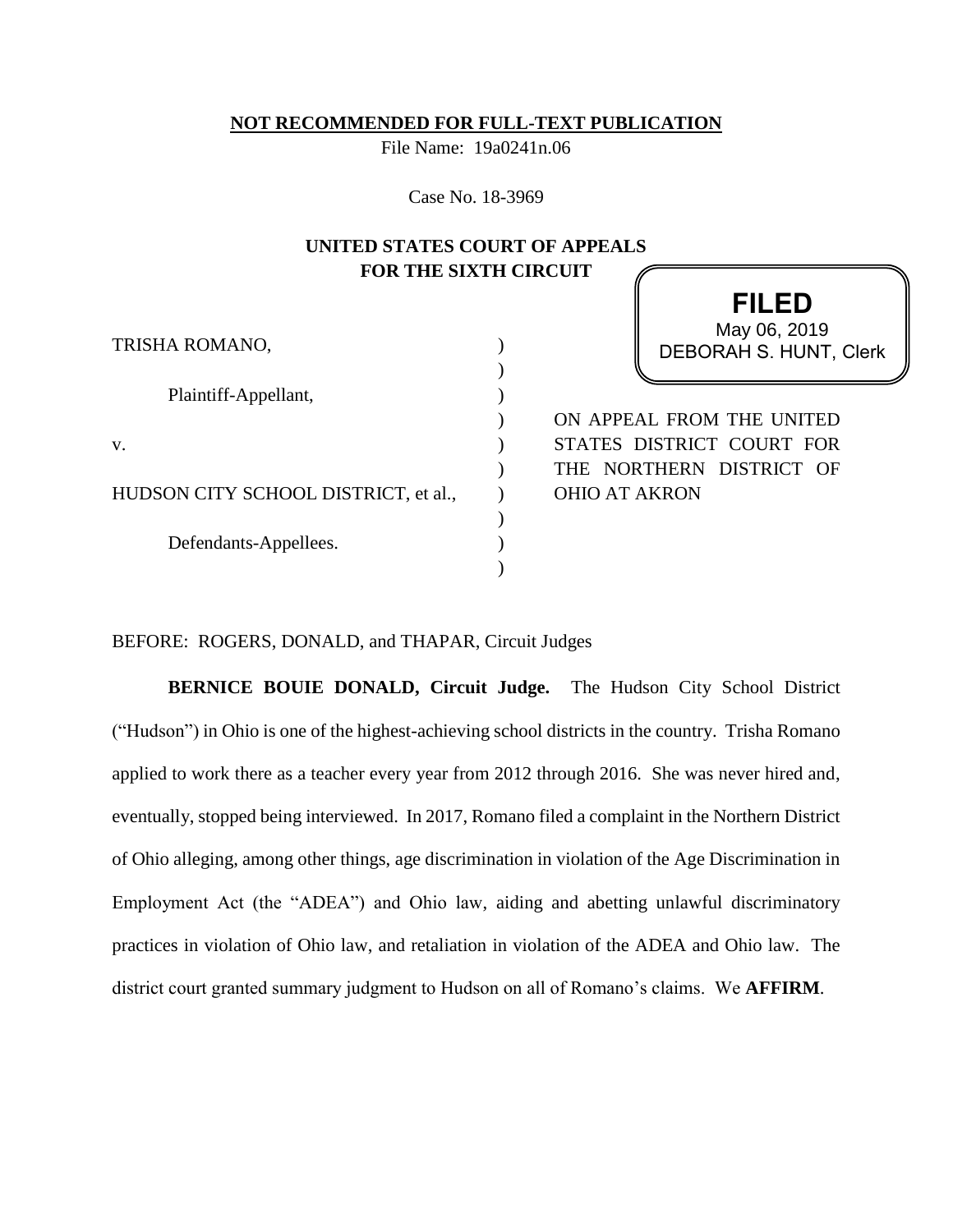#### **I. Background**

Romano initially graduated from college in 1996 with a degree in journalism. In 2002, with an eye toward teaching in the future, she went back to school and earned a degree in early childhood education. In 2004, Romano obtained a Masters of Arts in Education. From 2004 through 2012, Romano volunteered in her children's schools, substitute taught, and observed various classes as part of her post-graduate coursework. In 2012, Romano decided to become a full-time teacher and applied for a kindergarten-through-third-grade ("K-3") teaching position with Hudson.

Obtaining a teaching position in Hudson is difficult; hundreds of teachers apply for every opening. The hiring process is multi-tiered. First, a prospective teacher applying for a K-3 position completes an application on Hudson's online system, "AppliTrack." When doing so, the applicant is given the option of uploading additional documents, such as resumes, reference letters, cover letters, teaching licenses, portions of teaching portfolios, and evaluations. Hudson does not ask the applicant's age or birthdate, nor does it collect that information during this process. Second, the applicant takes an online assessment, which formulates a "Teacher Insight Score."

The interview process comes next. After Hudson receives the applicants' materials, several administrators, usually three principals, select the interview candidates by reviewing the Teacher Insight Scores and the entire application package, including college education, graduate degrees, past experience, and other endorsements and qualifications. When conducting first-round interviews, the principals choose from a standard set of questions, some of which come from research-based interview protocols. After the first-round interviews are completed, the interviewers discuss the candidates and assign pluses and negatives until they reach a consensus on who should proceed to round two.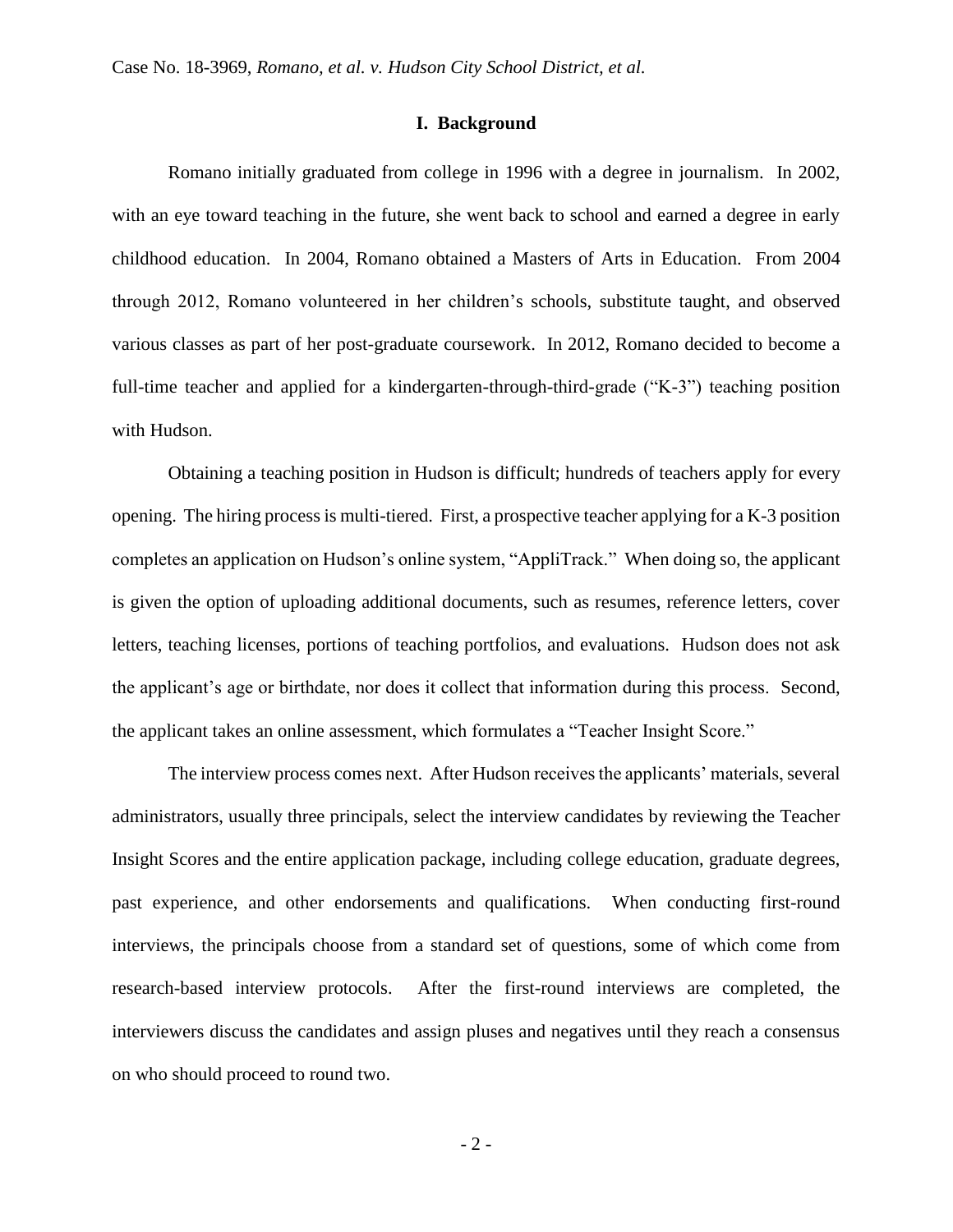## Case No. 18-3969, *Romano, et al. v. Hudson City School District, et al.*

In the second-round interviews, the applicants are interviewed by both administrators and teachers. The applicants are, again, asked standard questions from a question bank. One principal testified that the purpose of the second-round interview is "to dig deeper and see what specific examples or scenarios of how a teacher would handle those. What they value. Instructional practices." The interviewers make notes during both rounds of interviews, which Human Resources maintains. Similar to round one, after round two, the interviewers meet and discuss the candidates, assigning pluses and negatives. The administrators eventually reach a consensus on which candidates they recommend to the superintendent and the Board of Education be hired.

Romano applied for a teaching position with Hudson every year from 2012 to 2016. She was never hired, which she alleges was due to discrimination and retaliation.

In 2012, at the age of 38, Romano was interviewed but was not selected. At the time, Romano had volunteered in her children's classrooms, but she had never been a professional teacher. The interviewers told Romano that she should get more experience. Romano does not allege that anything in that process was improper, and she even took their advice. Beginning in 2013, she substitute taught at numerous schools.

In June 2013, Romano again applied for a K-3 teaching position at Hudson. She was not selected for an interview. She does not allege that this was due to discrimination, either.

In January 2014, however, Romano was hired at a school in Hudson as a full-time substitute teacher for the spring semester after another teacher had fallen ill. The hiring process for the substitute position was informal. Romano did not have to compete against any other applicants or even fill out an application. She emailed Lisa Hunt, the director of Human Resources, and volunteered to fill the position. Hunt and Jennifer Filomena, the principal of the school to which Romano was applying to substitute, consulted and decided to hire Romano. At the end of the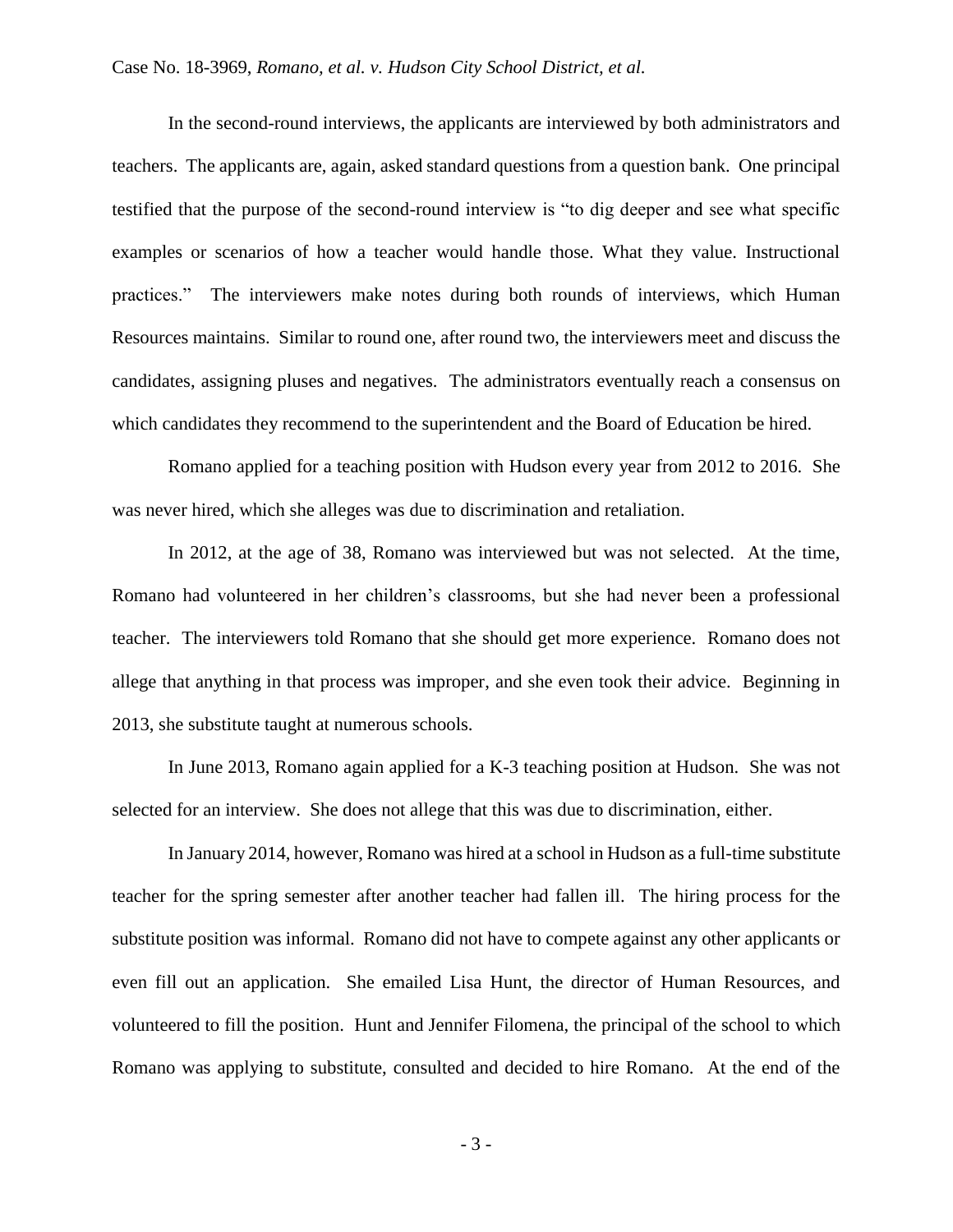## Case No. 18-3969, *Romano, et al. v. Hudson City School District, et al.*

semester, Filomena evaluated Romano and rated her as proficient or distinguished in every area, the two highest ratings on the evaluation form. Filomena also wrote a letter of recommendation for Romano.

Later in 2014, Romano again applied for a K-3 permanent teaching position in Hudson. She was not selected for an interview. Romano understood that she was not selected because she did not have a reading endorsement, which was a new requirement in Ohio. Romano did not believe the decision was discriminatory at the time, but she later alleged that it could have been discriminatory. She asserts that the teachers the school hired were less qualified and substantially younger than she. For example, Romano points out that one of the new hires, Kristen Selner, née LaScola, had not completed her reading endorsement at the time of the interviews. However, LaScola was in the process of completing it and did so in mid-July 2014.

On July 30, 2014, Romano emailed Hunt and told her that the teacher for whom Romano had been a long-term substitute in the spring semester was going to be out for the entire upcoming school year. Romano volunteered to replace her again as a long-term substitute. Hunt and Filomena consulted and decided to re-hire Romano. Filomena testified that, during the school year, Romano required extra support because she "was not seeing her struggling readers as often as she should be." Filomena assisted Romano in restructuring her reading program and enlisted a retired teacher to make sure every student was given a developmental reading assessment. In January 2015, Filomena evaluated Romano again, marking that she was skilled or accomplished in every category except classroom environment. Filomena noted that Romano was "developing" in some areas of classroom environment. Filomena also wrote another letter of recommendation for Romano.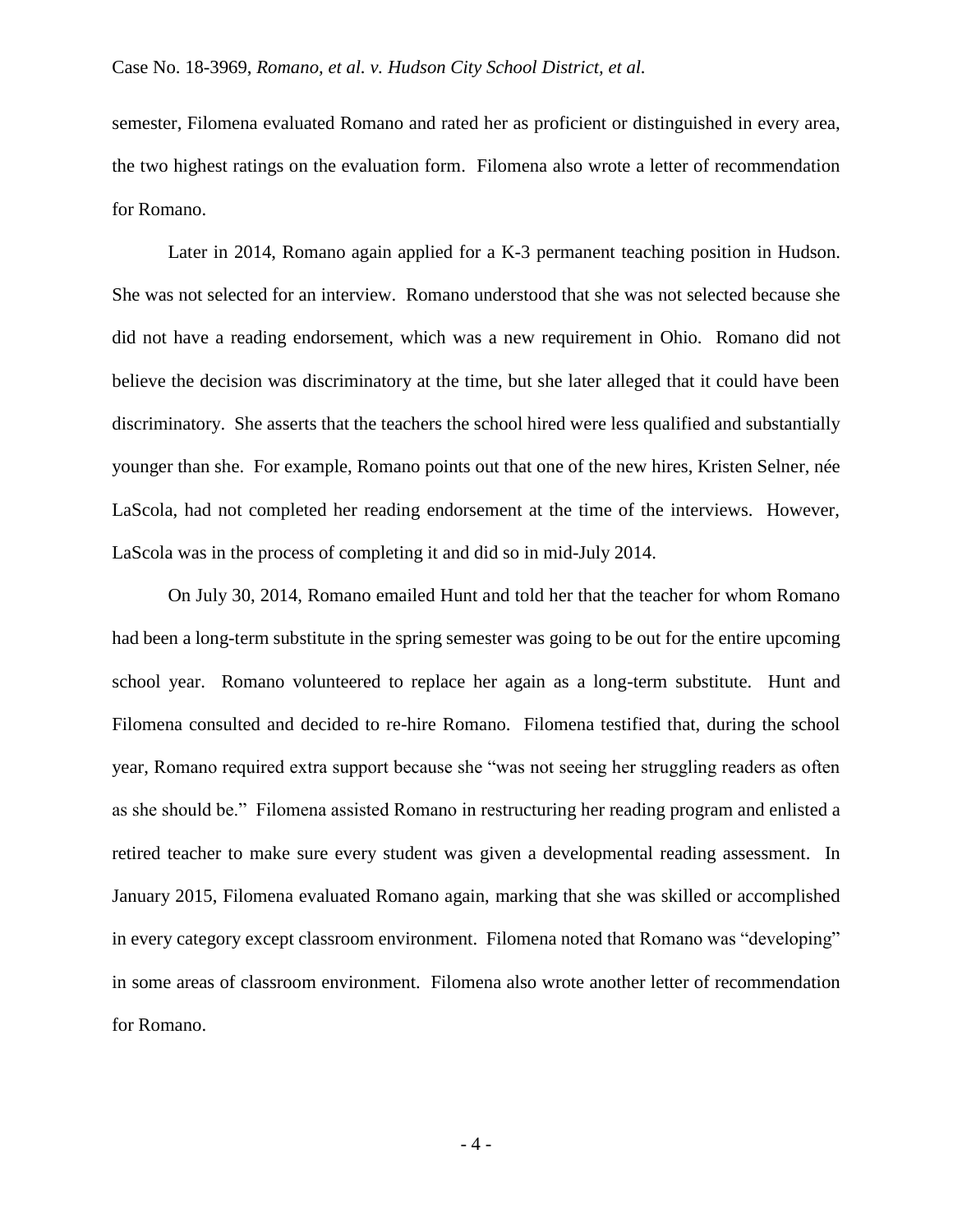In February 2015, after completing an equivalent to the mandatory reading endorsement, Romano applied for a full-time K-3 teaching position for the 2015-2016 school year. She advanced to the second round of interviews but was not hired.

Three principals, including Filomena, interviewed Romano in the first round. According to Filomena's notes from the discussion following the interview, Filomena was concerned with Romano's classroom-and-behavior management, and all three principals expressed concern about Romano's ability to teach certain curricula and the amount of support Romano would need. Filomena also noted as a negative that, when Romano was asked why she should have been chosen over another candidate, Romano responded that she had "earned it," that her kids went to schools in Hudson, and that it was "her district." Even so, the principals felt Romano had done well enough to advance.

In the second round, Romano was interviewed by ten seasoned teachers and administrators. None of them thought Romano was a top candidate, and all expressed numerous, specific concerns. Collectively, the interviewers noted that Romano's answers were "surface level"; she failed to give concrete examples, even when asked for them; her demeanor was flat; she seemed entitled; there was concern about the depth of Romano's reading instruction and the level of support Romano would need; and Romano planned to teach literacy and math in a way that differed from Hudson's preferred methods.<sup>1</sup> Additionally, each interviewer stated that he or she did not know Romano's age before the interview.

<sup>&</sup>lt;sup>1</sup>Sandra Gordon was concerned about Romano's ability to teach special-education children and her ability to motivate young children. Specifically, Gordon stated that Romano gave a superficial answer as to how she would work with students with special needs and that Romano was flat in the interview, which did not bode well for her ability to motivate students. She also stated that Linda Hunt always informed the interviewers not to discuss a candidate's age and that Romano's age was not a consideration. Christina Wooley said that she recommended against hiring Romano because Romano's approach to teaching math and managing her classroom did not align with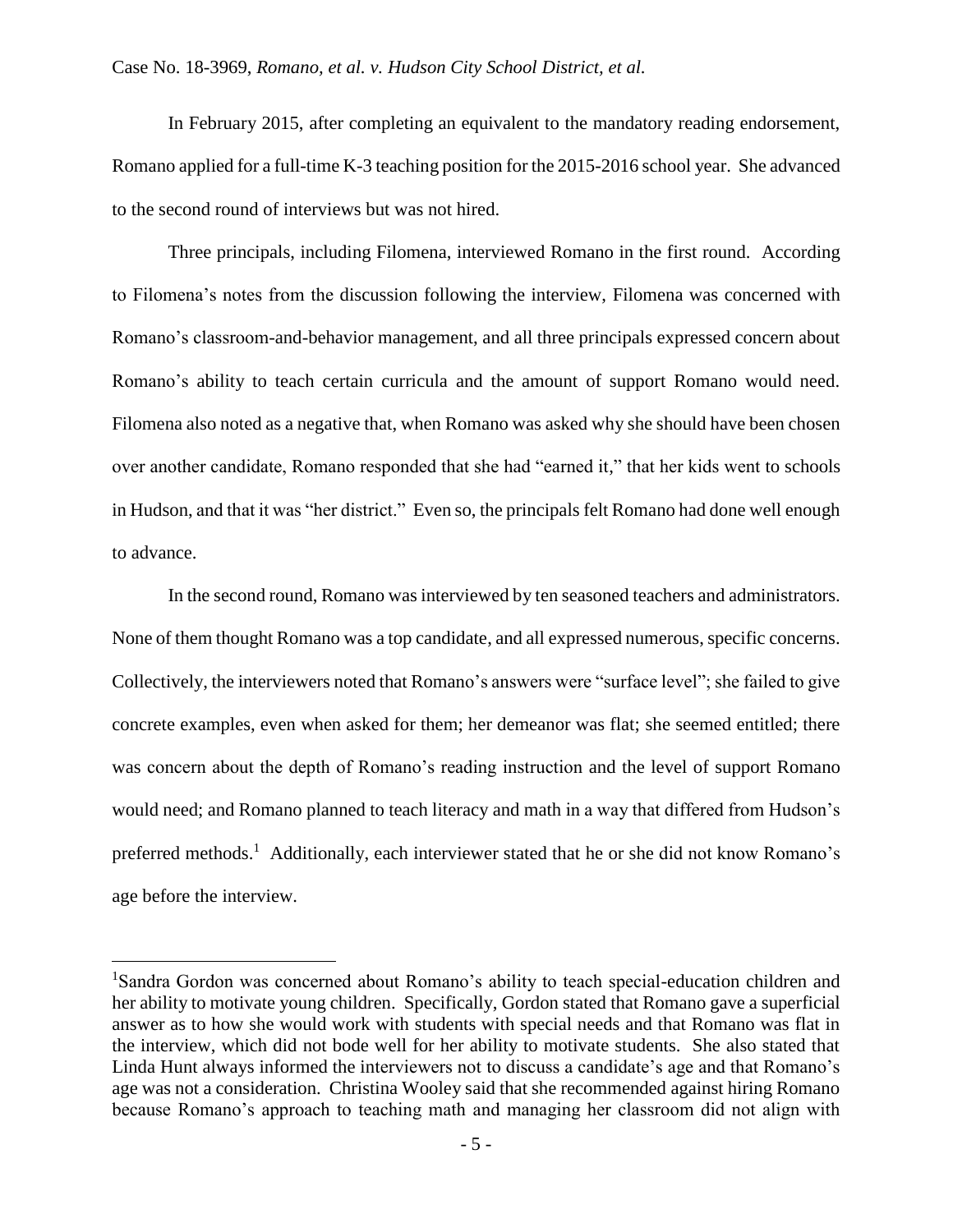$\overline{a}$ 

Filomena and Hunt later told Romano in person that she was not going to be hired. On May 19, 2015, Romano sent an email to Hunt asking that the decision not to hire her be reconsidered. In the email, Romano wrote that two of the candidates who were hired, Shelby Mitchell and Kelly Smith, were less qualified than her because she had taught in the school system for 1.5 years, had received high marks on her evaluations, and her students' test scores were very good. Romano stated that "the only logical explanation [was] that [Hudson had not hired her] due to [her] older age." She also intimated that Mitchell was hired because her mother was a teacher

Hudson's and because Romano did not provide specific examples of her abilities as a teacher. Wooley stated that Romano was dropped from consideration early on because she was a poor fit. Rebecca Rice stated that Romano's plan for teaching literacy and math were both contrary to Hudson's philosophy. Rice also averred that Romano did not give specific answers to certain questions regarding literacy. Doreen Osmun is the Director of Curriculum at Hudson. She stated that she had concerns about Romano before the second interview because Osmun had observed Romano in her classroom, and Romano had issues with classroom management and overuse of paper worksheets. As for Romano's interview answers, Osmun said that Romano's answers in regard to literacy lacked specificity, that she would use curricula that was contrary to Hudson's philosophy, and that Osmun was concerned about the level of support Romano would need. Mark Leventhal was the principal of another Hudson elementary school and had some previous experience with Romano when she was a long-term substitute teacher. He interviewed Romano in round one and round two. He stated that he had reservations about Romano prior to interviewing her because Romano had not sufficiently prepared her end-of-year student evaluations and because subsequent teachers had expressed concern regarding Romano's reading instruction. Leventhal did not want Romano to work at his school. As to her interview responses, Leventhal noted that Romano provided non-specific answers to questions about teaching math and reading, and he was concerned about her answers regarding classroom management. He said that "Romano's interview responses were not even close to demonstrating what [he] was looking for in a teacher."Mary Beth DiPaola, a second-grade teacher who had worked with Romano for the 1.5 years Romano was a substitute teacher, stated that Romano was flat and defensive in the interview and that she gave non-specific answers. DiPaola also averred that Romano was not collegial when they worked together and that she was defensive when other staff members made recommendations to her. Laura Beth Trivelli, the principal at another elementary school in Hudson, interviewed Romano in both round one and round two. Trivelli did not think Romano should have advanced beyond round one. After round two, Trivelli did not recommend that Romano be hired because Romano's answers lacked specificity and Romano's lack of "understanding of balanced literacy was a glaring deficiency." Michelle Molchen did not recommend Romano because she appeared to be underprepared for the interview, her answers were mediocre, and she seemed to presume she would get the job.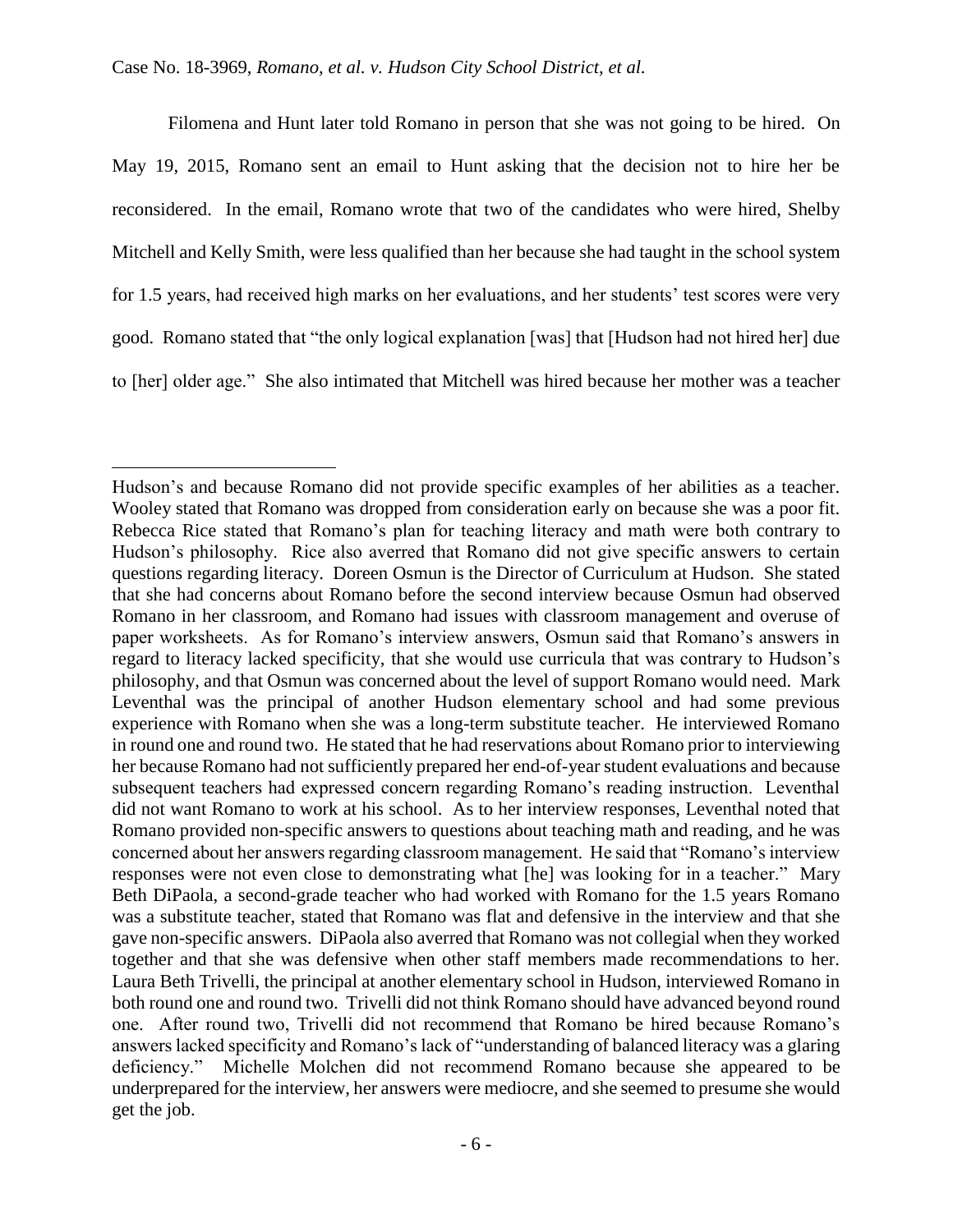in Hudson. In response, Hunt suggested that they meet in person and stated that "the interviews are one piece of the puzzle," and "[a]ge is not a factor."

On the same day, Romano's husband, Matthew Romano, who is an attorney, forwarded his wife's email to Phillip Herman, the superintendent of Hudson, and asked that Herman call him to discuss the matter. Mr. Romano and Herman spoke the next day. Mr. Romano relayed his and his wife's concerns about nepotism and age discrimination, but he said most of the conversation focused on the fact that Romano was more qualified than Mitchell and Smith. Apparently, Herman was resistant to the allegations that his administrators lacked integrity, but he agreed to look into the matter. $2$ 

Herman interviewed several members of the interview committee,<sup>3</sup> spoke with Hunt and Filomena, and reviewed Romano's evaluations and the interviewers' notes. He did not think anything was amiss in the process.

Herman and Hunt met with Romano on June 4, 2015, and reviewed the interview process with her, including the interviewers' concerns. Herman stated that he told Romano that experience is considered as a factor but age is not. Hunt described the meeting as positive, and both Hunt and Herman thought the matter was closed. $4$ 

Later that month, Romano applied and interviewed for an individual/small group instruction position with Hudson, but she was not hired. Instead, Hudson hired an applicant that was Romano's age or older. Romano does not allege that this constituted discrimination. Romano

<sup>&</sup>lt;sup>2</sup>Herman testified that he did not deem the Romanos' accusations as an informal complaint of age discrimination and therefore did not follow Hudson's EEOC policy at the time.

<sup>&</sup>lt;sup>3</sup>They were Filomena, Hunt, Osmun, Leventhal, and Trivelli.

<sup>4</sup>During the meeting, Hunt offered to meet with Romano at a later date to provide additional feedback. They met again on June 30, 2015.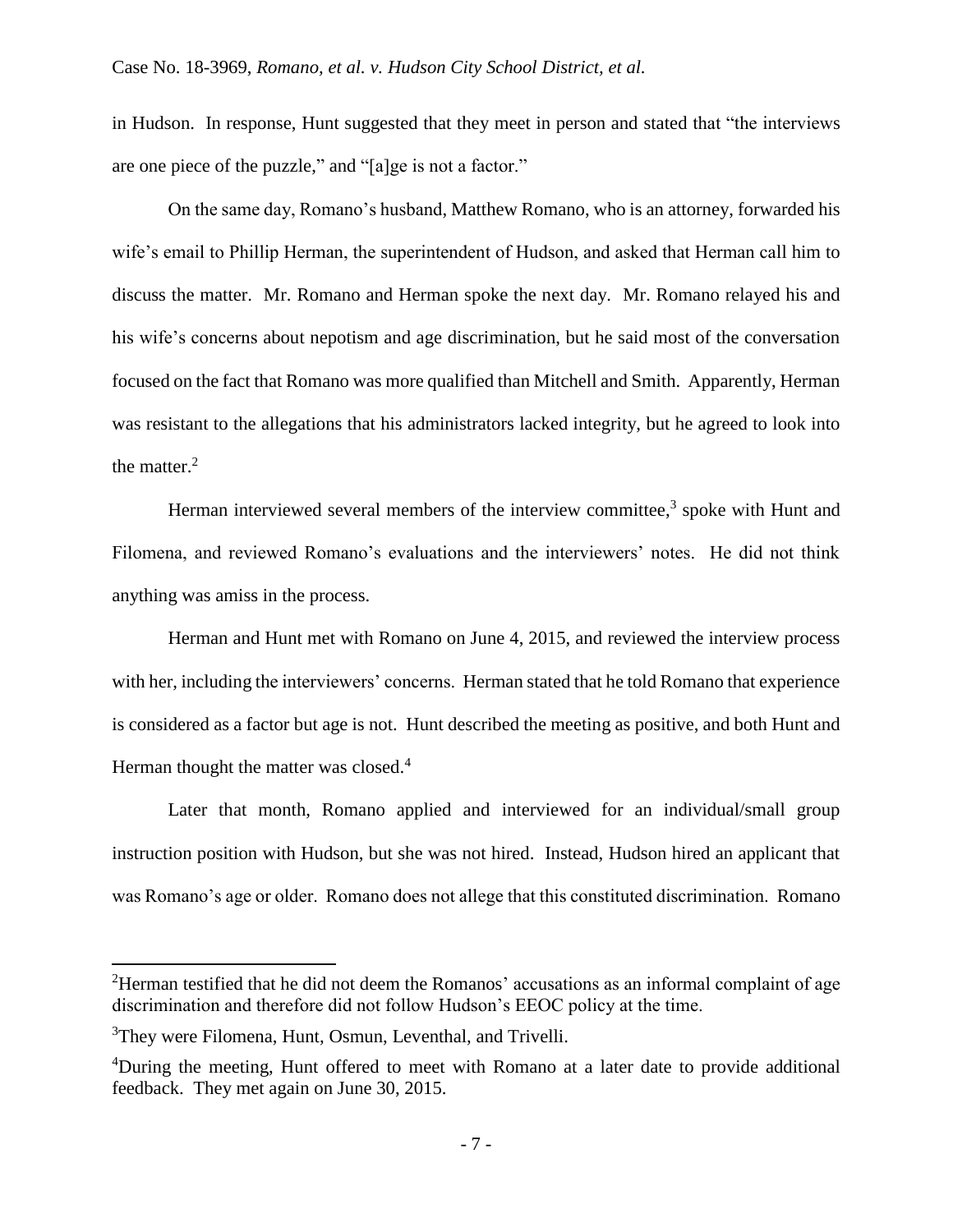also applied for more open teacher positions in late-summer 2015, but she was not selected for an interview.

In 2016, Romano, again, applied for open teaching positions in Hudson. She was not selected for an interview. In August 2016, Mr. Romano spoke with Herman after a Board of Education meeting. Mr. Romano told Herman that Mr. Romano was representing his wife and that he had concerns about retaliation, nepotism, and unfair hiring practices. Herman agreed to look into Mr. Romano's concerns. Herman stated that he "reviewed the situation again" and sent a letter on August 29, 2016, along with a copy of Hudson's nondiscrimination policy to Mr. Romano. In the letter, Herman wrote that age had not been a factor in the decision not to hire Romano, and he invited her to file a formal complaint if she so chose. Romano did not file a complaint and, instead, replied by letter on October 14, 2016, noting her vigorous disagreement. She did not apply for a position at Hudson in 2017.

Romano filed her complaint in the district court on March 30, 2017. The district court granted summary judgment on September 20, 2018. For the following reasons, we **AFFIRM**.

### **II. ANALYSIS**

We review a grant of summary judgment de novo. *Logan v. Denny's*, *Inc.*, 259 F.3d 558, 566 (6th Cir. 2001) (citing *DePiero v. City of Macedonia*, 180 F.3d 770, 776 (6th Cir. 1999)). Summary judgment is appropriate where "there is no genuine dispute as to any material fact and the movant is entitled to judgment as a matter of law." Fed. R. Civ. P. 56(a). "When reviewing the record, all inferences are to be drawn in the light most favorable to the nonmoving party." *Mitchell v. Vanderbilt Univ.*, 389 F.3d 177, 181 (6th Cir. 2004) (citing *Timm v. Wright State Univ.*, 375 F.3d 418, 422 (6th Cir. 2004)). "Where the record taken as a whole could not lead a rational trier of fact to find for the nonmoving party, there is no 'genuine issue for trial.'" *Matsushita Elec.*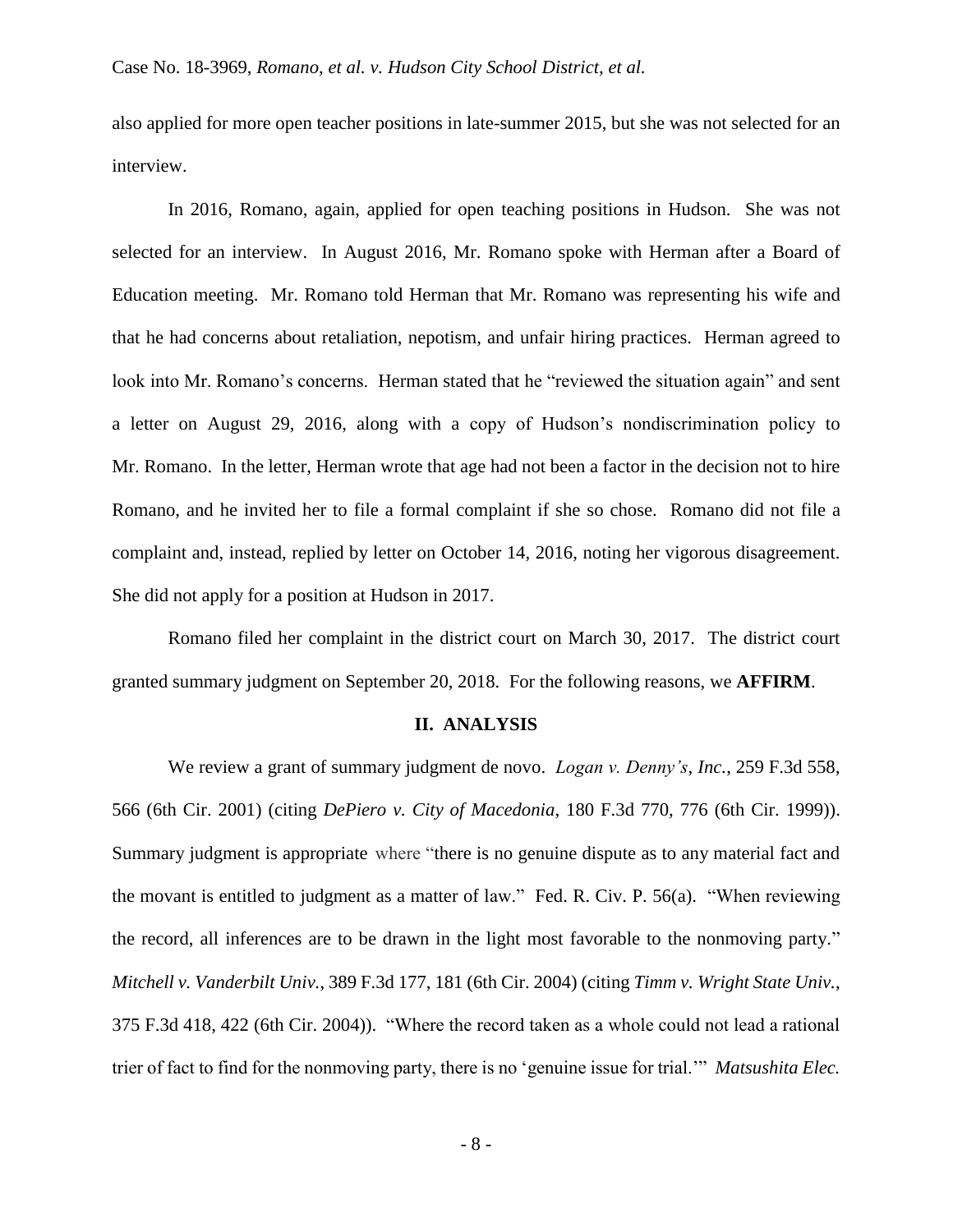*Indus. Co. v. Zenith Radio Corp.*, 475 U.S. 574, 587 (1986) (quoting *First Nat'l Bank v. Cities Serv. Co.*, 391 U.S. 253, 289 (1968)).

## **A. Age Discrimination**

 $\overline{a}$ 

Romano first argues that the district court erred in granting summary judgment on her claim for age discrimination in violation of the ADEA and Ohio law. 5

Under the ADEA, it is unlawful for an employer to fail or refuse to hire an applicant because of her age. 29 U.S.C. § 623(a)(1). Ohio has its own age discrimination statute, but "the elements and burden of proof in [an Ohio] state age-discrimination claim parallel the ADEA analysis."<sup>6</sup> *Ercegovich v. Goodyear Tire & Rubber Co.*, 154 F.3d 344, 357 (6th Cir. 1998) (citing

<sup>5</sup>At the outset, we note that Romano has waived numerous arguments in her Statement of the Issues. In Issues Two, Three, Four, and Five, Romano asserts various theories that she was discriminated against because she was forced to interview after she had been a long-term substitute teacher and that she was "replaced" by younger applicants. She did not assert these theories in the district court; therefore, they are waived here. *Hayward v. Cleveland Clinic Found.*, 759 F.3d 601, 614 (6th Cir. 2014). The same holds true for Romano's argument that there was direct evidence of discrimination. She had ample opportunity to present this argument below. She did not, and we will not consider it for the first time now. *Id.*

<sup>6</sup>The parties disagree over whether Romano's state-law discrimination claims are defaulted, timebarred, or neither. The issue stems from Ohio's complex statutory scheme governing claims for discrimination. The Ohio legislature has enacted four pathways by which a plaintiff may pursue a claim for discrimination. *See* Ohio Rev. Code Ann. §§ 4112.02, 4112.05, 4112.14, 4112.99. Three of them allow for a party to bring a civil suit, §§ 4112.02, 4112.14, 4112.99, and one allows the party to pursue a claim in an administrative proceeding, § 4112.05. However, Ohio generally requires a plaintiff to choose one pathway to the exclusion of the others. *See Leininger v. Pioneer Nat'l Latex*, 875 N.E.2d 36, 43-44 (Ohio 2007) ("R.C. 4112.02(N), 4112.08, and 4112.14(B) all require a plaintiff to elect under which statute (R.C. 4112.02, 4112.05, or 4112.14) a claim for age discrimination will be pursued . . . .") (footnotes omitted). Romano sued under both § 4112.14 and § 4112.99, but she has never elected one over the other. She argues she can pursue both simultaneously. Hudson, on the other hand, asserts that her state-law claims are defaulted because she never made her election. While a previous panel of this court agrees with Hudson's theory of default, *Wood v. Summit Cty. Fiscal Office*, 377 Fed. App'x 512, 514 (6th Cir. 2010), the law in this area is murky, *see Leininger*, 875 N.E.2d, at 44 ("[Section 4112.99] is not subject to the election of remedies."). Adding another layer of complexity is that the statutes of limitations governing claims under § 4112.14 and § 4112.99 vary greatly. Section 4112.14 has a six-year limitations period, whereas § 4112.99 can be either 180 days or 6 years, depending on the type of claim brought. *See Meyer v. UPS*, 122 Ohio St. 3d 104, 113-14 (Ohio 2009). Ultimately, we need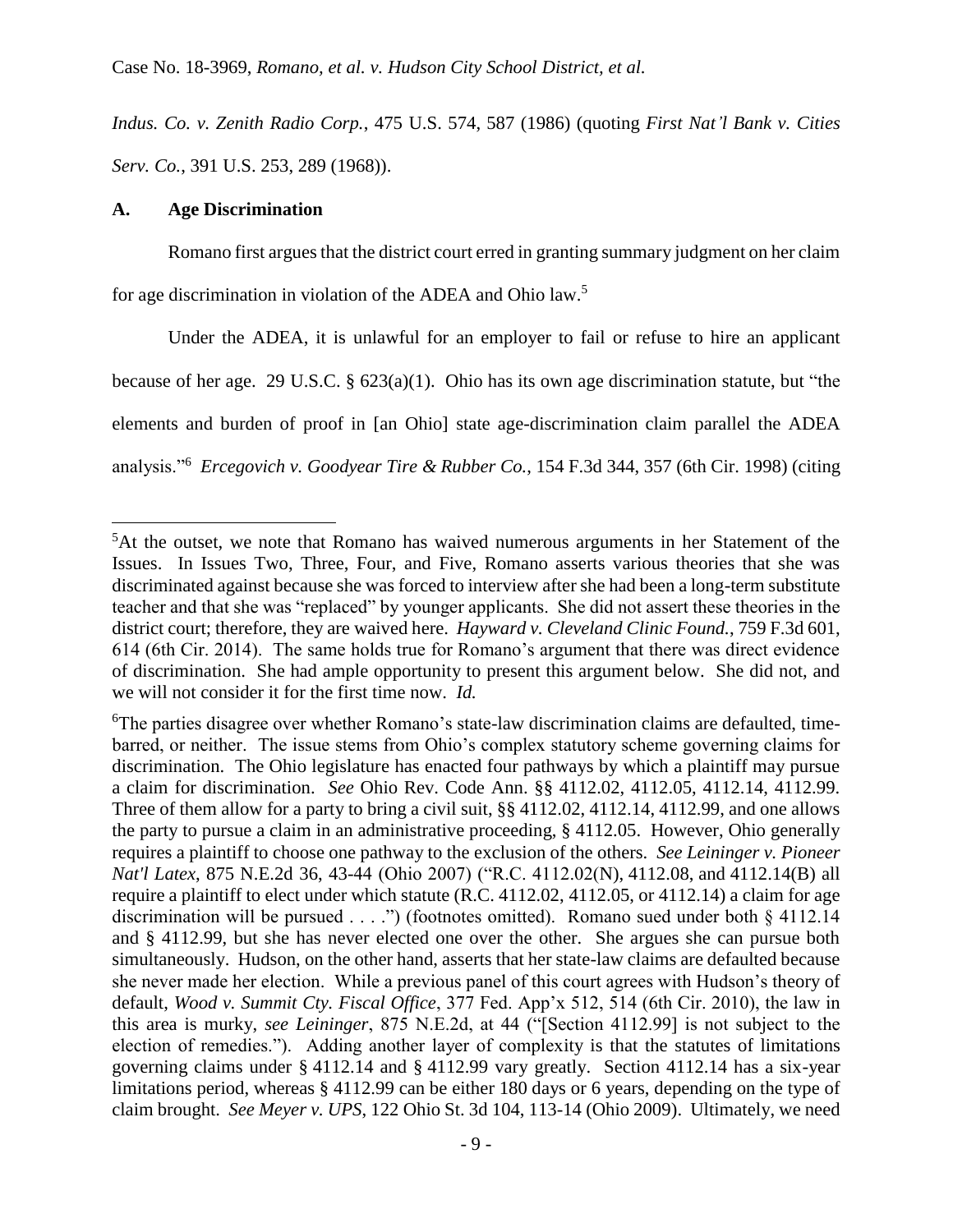*McLaurin v. Fischer*, 768 F.2d 98, 105 (6th Cir. 1985)); *see also* Ohio Rev. Code Ann. §§ 4112.02, 4112.14, 4112.99. Therefore, we need not consider Ohio law separately.

A plaintiff "may establish a violation of the ADEA by either direct or circumstantial evidence." *Geiger v. Tower Auto*., 579 F.3d 614, 620 (6th Cir. 2009) (citing *Martin v. Toledo Cardiology Consultants, Inc.*, 548 F.3d 405, 410 (6th Cir. 2008)). Under either approach, the plaintiff must "show that 'age was the 'but-for' cause of the employer's adverse action.'" *Blizzard v. Marion Tech. College*, 698 F.3d 275, 283 (6th Cir. 2012) (quoting *Gross v. FBL Fin. Servs., Inc*., 557 U.S. 167, 177 (2009)). Because Romano has waived her direct-evidence argument, we address only whether she can make out a claim based on circumstantial evidence.

Where a plaintiff submits only circumstantial evidence of discrimination, we analyze the claim using the familiar *McDonnell-Douglas*-burden-shifting framework. *Blizzard*, 698 F.3d at 283 (citing *McDonnell Douglas Corp. v. Green*, 411 U.S. 792 (1973)). The plaintiff must first establish a prima facie case of discrimination. *McDonnell Douglas Corp.*, 411 U.S. at 802. If she does so, the burden shifts to the defendant to articulate a legitimate, non-discriminatory reason for its actions. *Id.* If the defendant satisfies its burden, the plaintiff then has the obligation to prove that the proffered reason is pretextual. *Id.* at 804.

To establish a prima facie claim for age discrimination, Romano must demonstrate that "1) she is a member of a protected class, 2) she applied for and was qualified for the position, 3) she was considered for and was denied the position, and 4) another individual of similar or inferior qualifications, who is not a member of the protected class, received the position."

not resolve these issues. Even if we consider the entire scope of Hudson's conduct, Romano has no claim on the merits.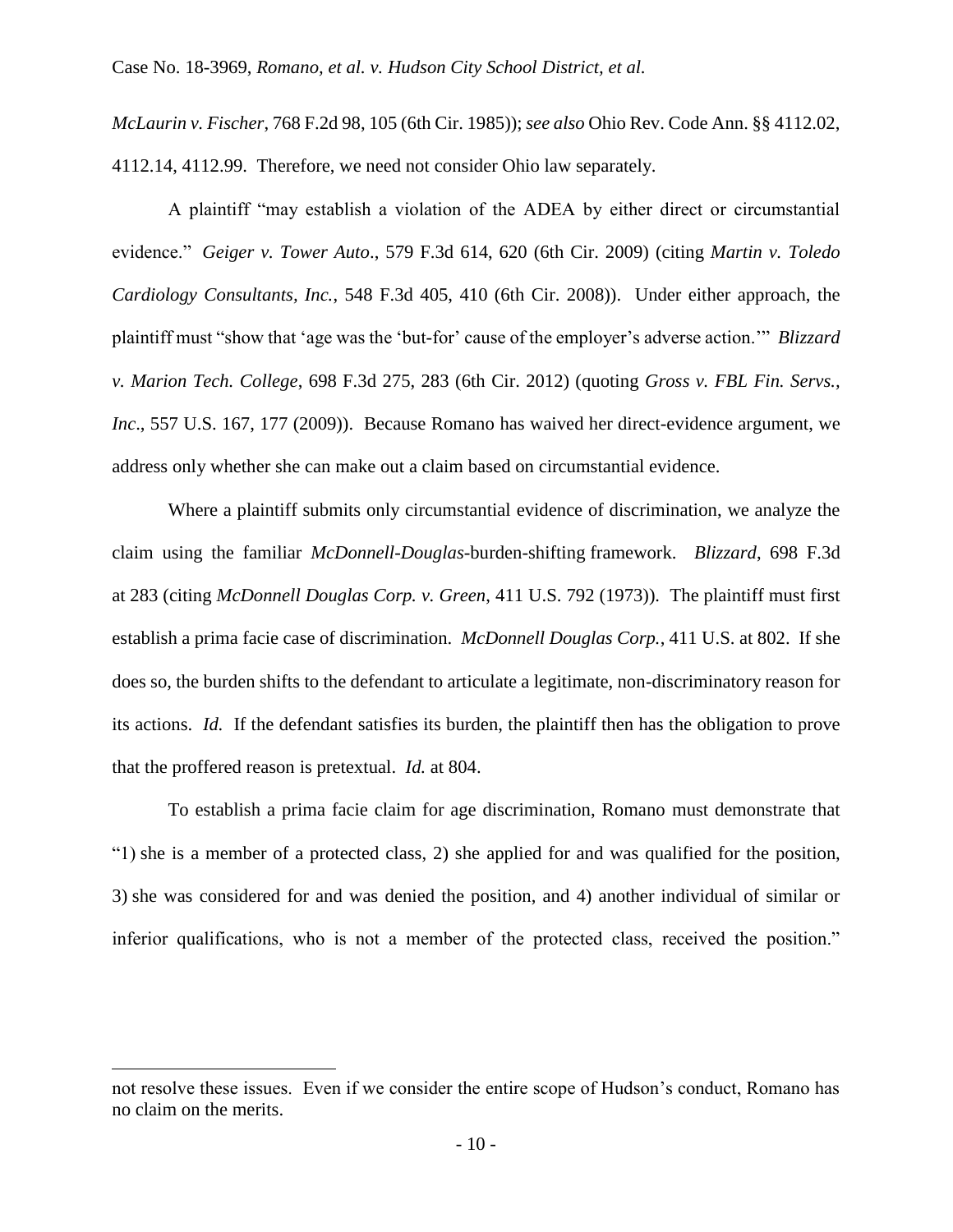*Rodriguez-Monguio v. Ohio State Univ.*, 499 Fed. Appx. 455, 463 (6th Cir. 2012) (citing *Bender v. Hecht's Dep't Stores*, 455 F.3d 612, 622-23 (6th Cir. 2006)).

It is undisputed that Romano was in the protected class once she passed age 40, which occurred on January 13, 2014. 29 U.S.C. § 631(a); Ohio Rev. Code Ann. § 4112.14. However, her age-discrimination claims fail because she cannot make out her prima facie case for not being hired in 2014, and she cannot show that Hudson's legitimate, non-discriminatory reasons for not hiring her in 2015 and 2016 were pretextual.

To the extent that Romano alleges she was discriminated against in 2014, she cannot show that she was qualified for the job and thus she fails to make out a prima facie case. *See Wexler v. White's Fine Furniture*, *Inc.*, 317 F.3d 564, 575-76 (6th Cir. 2003) ("The prima facie burden of showing that a plaintiff is qualified can therefore be met by presenting credible evidence that his or her qualifications are at least equivalent to the minimum objective criteria required for employment in the relevant field."). In 2014, certain K-3 teachers in Ohio were required to have a reading endorsement or a statutorily-delineated equivalent. *See* Ohio Rev. Code Ann. § 3313.608(H). The job for which Romano applied was one that required an endorsement or an equivalent. Romano did not have the endorsement or an equivalent at the time, and she was not in the process of obtaining either one. Therefore, she did not have the minimum objective criteria necessary for the job. *Id.* Her claim for age discrimination for not being hired in 2014 cannot be sustained.

Romano did obtain an equivalent to the reading endorsement in January 2015. Thus, she argues that she has established her prima facie case for the 2015-2016 school year because Hudson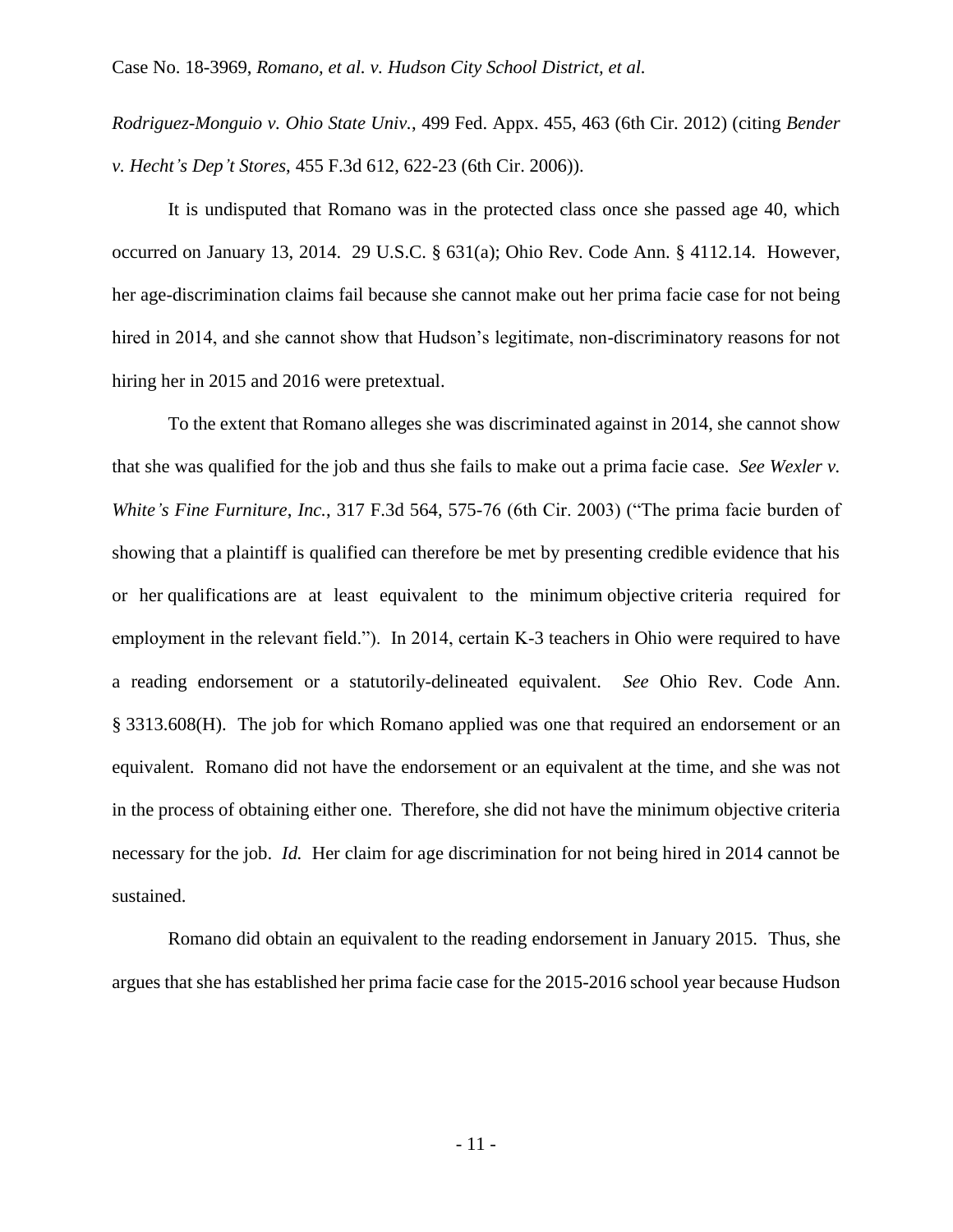interviewed her but chose to hire Shelby Mitchell and Kelly Smith instead, both of whom were younger and less-qualified than she.<sup>7</sup>

In response, Hudson assumes that Romano has established her prima facie case but argues that it had legitimate, non-discriminatory reasons not to hire her. Specifically, Hudson points to its interviewers' notes, deposition testimony, and declarations, wherein each interviewer averred that Romano was not a good candidate. *See supra* n.2. The interviewers identified numerous common issues with Romano's interview responses, including that her answers were vague, that she would not be able to manage her classroom proficiently, and that she planned to use the incorrect curricula to teach math and reading. *Id.* These qualify as legitimate, non-discriminatory reasons not to hire Romano. 8 *See Bender v. Hecht's Dep't Stores*, 455 F.3d 612, 624 (6th Cir. 2006) (finding that a defendant had given sufficient non-discriminatory reasons for deciding to retain one employee over another employee because the retained employee had a better

 $7R$ omano further alleges that Hudson's failure to interview her in 2016 stemmed from the same discriminatory conduct, but she does not provide additional argument on this point. We assume she is making a general allegation that Hudson's reasons for not hiring her in 2016 are pretextual because it discriminated against her on the basis of her age in 2015. As is discussed below, the record does not establish that Hudson discriminated against her in 2015. Because Romano does not provide specific comparators or argument as to why Hudson's reasons for not interviewing her in 2016 were pretextual, she has not established a genuine issue of material fact as to that issue either.

<sup>&</sup>lt;sup>8</sup>Romano argues that Hudson has not carried its burden here because it did not establish that its reasons furthered a "business necessity." However, Romano has conflated the legal standards governing claims of discrimination based on disparate treatment and disparate impact. It is only in the latter that an employer must show its actions furthered a business necessity. *Int'l Bhd. of Teamsters v. United States*, 431 U.S. 324, 335 n.15 (1977); *see also Raytheon Co. v. Hernandez*, 540 U.S. 44, 52-54 (2003) ("This Court has consistently recognized a distinction between claims of discrimination based on disparate treatment and claims of discrimination based on disparate impact. . . . [C]ourts must be careful to distinguish between these theories."); *Hazen Paper Co. v. Biggins*, 507 U.S. 604, 609-10 (1993). Romano has submitted no proof or argument to support a claim for discrimination based on disparate impact, and we will not commingle the analyses for these distinct claims. *See Acree v. Tyson Bearing Co.*, 128 Fed. App'x 419, 425-26 (6th Cir. 2005).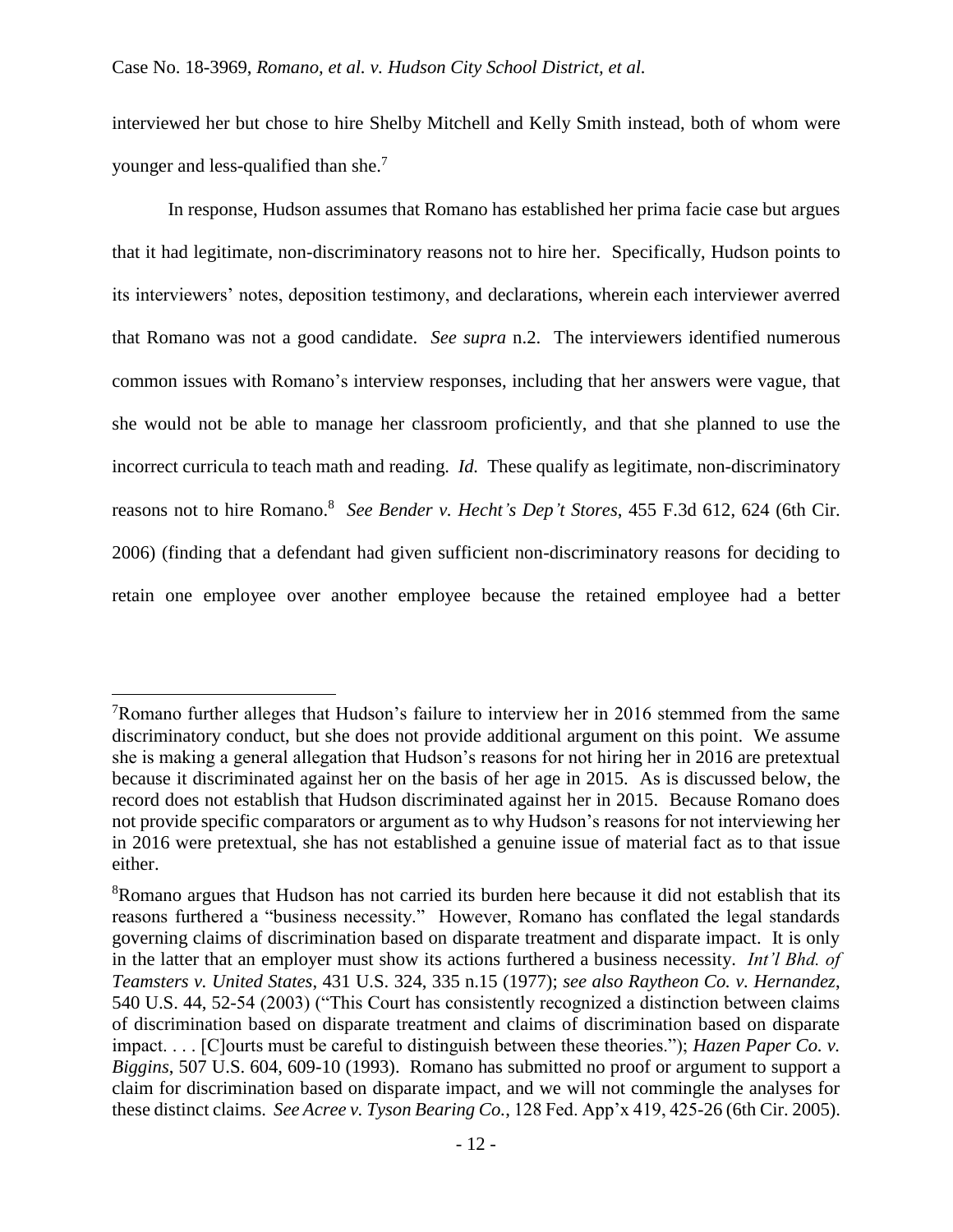merchandising track record and because he understood and embraced the company's preferred merchandising system more so than the other applicant).

Romano "can demonstrate pretext by 'by showing that the proffered reason (1) has no basis in fact, (2) did not actually motivate the defendant's challenged conduct, or (3) was insufficient to warrant the challenged conduct." *Id.* (quoting *Wexler*, 317 F.3d at 576). We have held that the relative qualifications of the applicants can establish a triable issue of fact as to pretext. *Bender v. Hecht's Dep't Stores*, 455 F.3d 612, 626 (6th Cir. 2006). To do so, however, the evidence must "show[] that either (1) the plaintiff was a plainly superior candidate, such that no reasonable employer would have chosen the latter applicant over the former, or (2) [the] plaintiff was as qualified . . . if not better qualified than the successful applicant, and the record contains 'other probative evidence of discrimination.'" *Provenzano v. LCI Holdings, Inc.*, 663 F.3d 806, 815 (6th Cir. 2011) (citation and internal quotation marks omitted).

Romano does not clearly specify which method she seeks to use to show that Hudson's proffered reasons for not hiring her are pretextual, but the thrust of her argument is that, because she was much more qualified than Smith or Mitchell, no reasonable employer would have chosen either over Romano.<sup>9</sup>

<sup>9</sup>Romano further asserts that Hudson only used the applicants' interview responses to differentiate among them and that such a subjective practice, by itself, should be looked upon suspiciously by courts. While there is support for this position in our precedent, *see Grano v. Dep't of Dev.*, 699 F.2d 836, 837 (6th Cir. 1983) (citations omitted), Romano's assertion is wholly unsupported by the record. No interviewer stated that they only used Romano's interview responses to gauge her candidacy, and some interviewers noted that the interview responses are just one piece of the equation. Moreover, it is unclear why Romano believes that describing the incorrect curricula to teach math and reading is a subjective rather than an objective concern. *Cf. Neff v. City of E. Lansing*, 724 Fed. App'x 448, 452-53 (6th Cir. 2018) (finding that a plaintiff's own subjective belief about the strength of her candidacy could not overcome the "concrete examples" the defendant put forth of the plaintiff's deficiencies).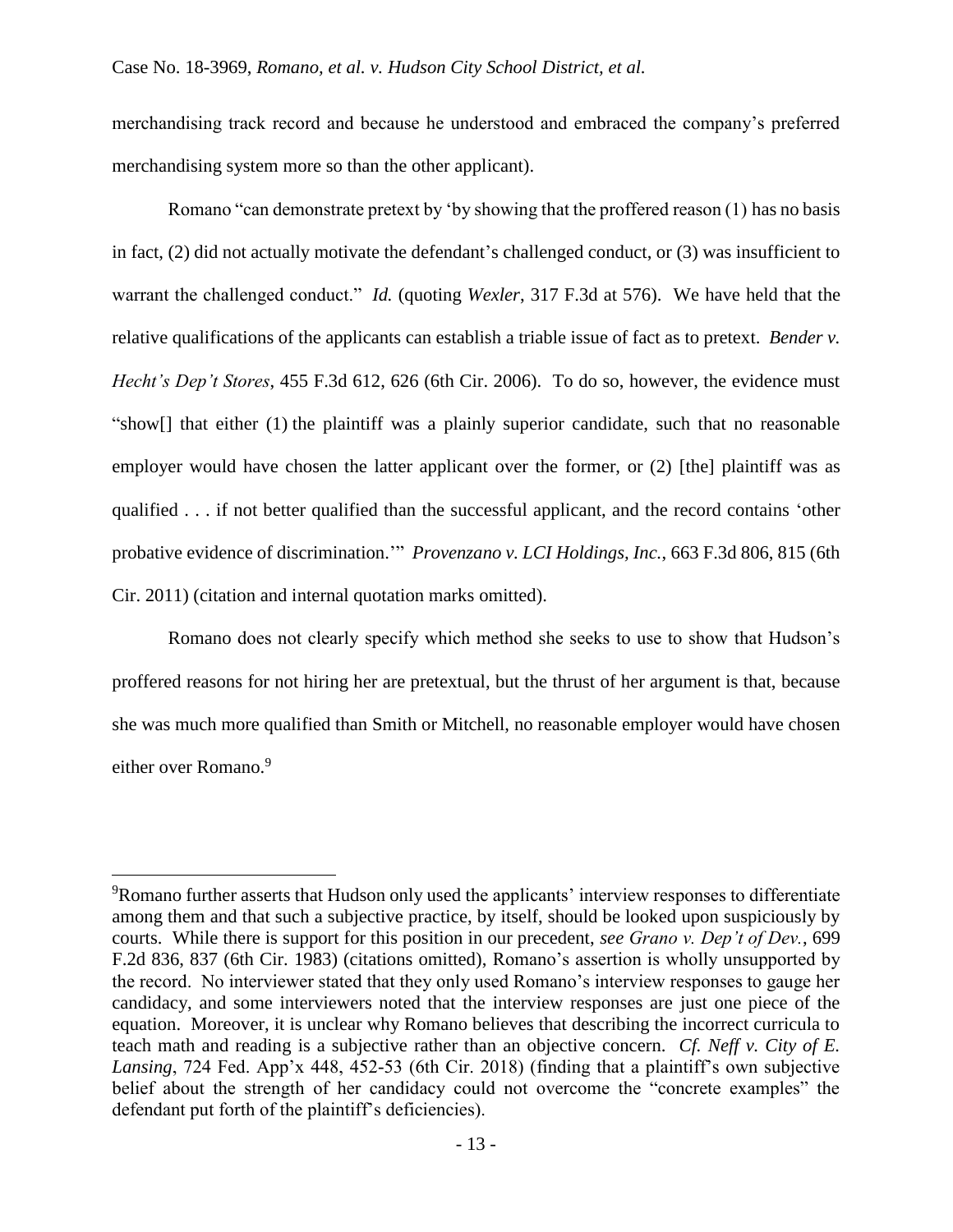The question before us, then, is whether Romano has demonstrated either that she was similarly-qualified candidate and there is other probative evidence of discrimination, or that she was a plainly superior candidate. As to the first avenue, the district court noted that Romano has not "produce[d] even a scintilla of evidence that the decision not to interview and/or hire her had anything to do with her age[.]" R. 125, PageID #5856. We agree that there is no probative evidence of discrimination. Each interviewer from round two averred that they were unaware of Romano's age at the time of the interview, and not one interviewer stated that age was a consideration. Romano has not rebutted this evidence, and nothing else in the record supports a finding of discrimination. Therefore, her claim can only survive if she was plainly superior to Smith and Mitchell.

Whether qualifications evidence will be sufficient to raise a question of fact as to pretext will depend on whether a plaintiff presents other evidence of discrimination.  $\ldots$  [I]n the case in which there is little or no other probative evidence of discrimination, to survive summary judgment the rejected applicant's qualifications must be so significantly better than the successful applicant's qualifications that no reasonable employer would have chosen the latter applicant over the former. In negative terms, evidence that a rejected applicant was as qualified or marginally more qualified than the successful candidate is insufficient, in and of itself, to raise a genuine issue of fact that the employer's proffered legitimate, non-discriminatory rationale was pretextual.

*Bender*, 455 F.3d at 626-27 (internal citations omitted). Courts must remain mindful that, in undertaking this inquiry, we do not act as a "'super personnel department,' overseeing and second guessing employers' business decisions." *Id.* at 627 (quoting *Verniero v. Air Force Acad. Sch. Dist. No. 20*, 705 F.2d 388, 390 (10th Cir. 1983)).

In comparing Romano's resume to that of Mitchell's and Smith's, Romano has some objective qualifications they do not. She has a master's degree and had worked as a long-term substitute in Hudson for 1.5 years, earning good-to-very-good evaluation scores in the process. Otherwise, though, Romano was not an appreciably-better candidate than Smith or Mitchell.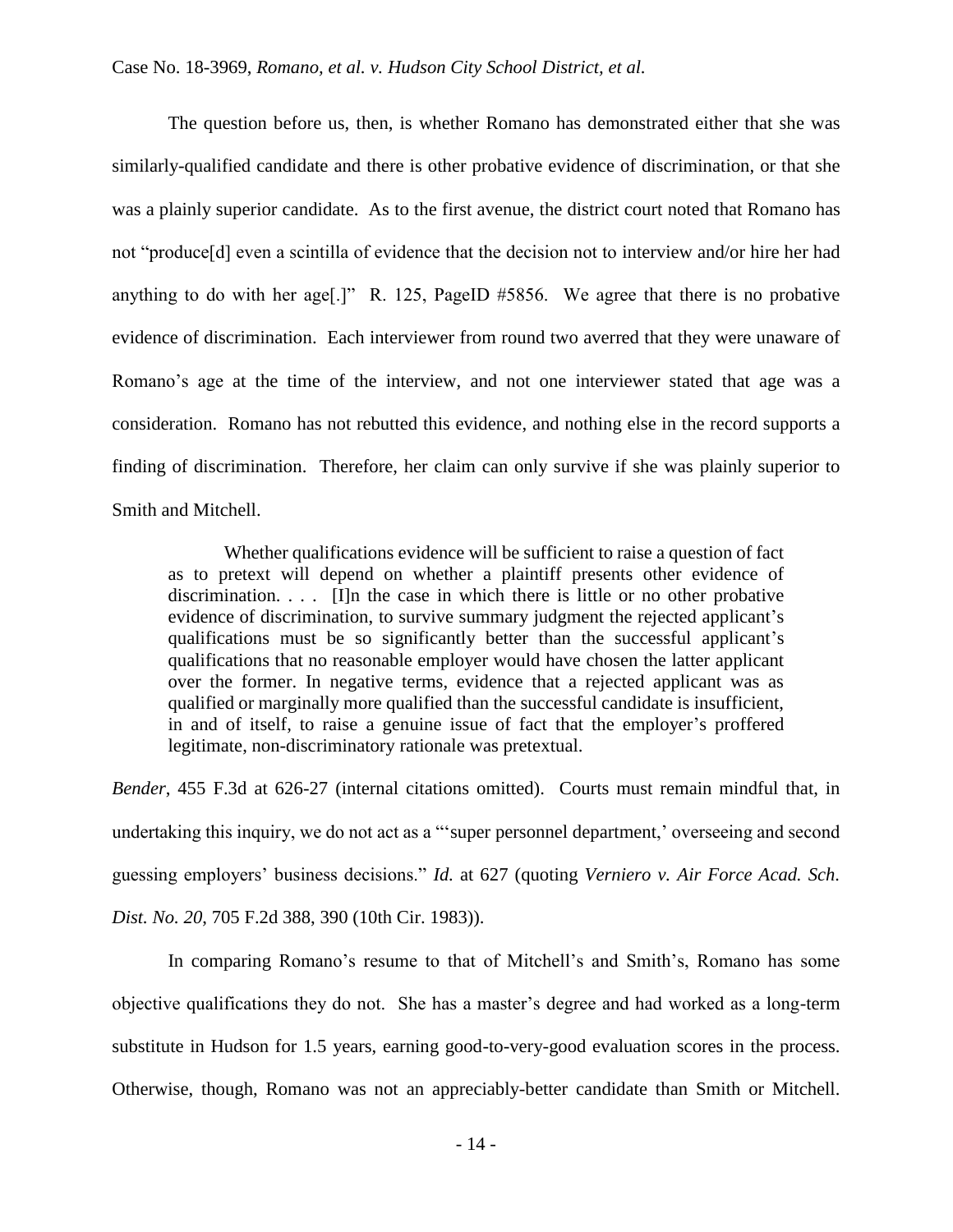Smith had been a student teacher for an academic year at an elementary school, and at the time of her application, she had been substitute teaching in Hudson and in another school district for months. She had also worked as a private tutor in 2012 and 2014. As for Mitchell, she had student taught at a Hudson elementary school and was working as a long-term substitute in Hudson at the time of her interview. Further, Mitchell had previously worked as a private tutor and had taught pre-school in a foreign country. Mitchell also submitted a lengthy and meticulous portfolio with her application. The portfolio contained her proposed reading and math curricula and strategies for classroom management, all of which were noted negatives for Romano. More importantly, though, several interviewers noted that Smith and Mitchell articulated detailed answers in regard to their planned reading and math curricula—and such answers coincided with what Hudson preferred.Given the qualifications of each candidate, a reasonable employer could have chosen Smith or Mitchell over Romano. This finding comports with our previous decisions, such as in *Bender*, where we held that

[c]onsidering the qualifications of Patton and Rafferty next to each other, a reasonable decisionmaker could make a plausible case for selecting Rafferty over Patton, based primarily on his years of experience and solid performance appraisals. Yet, a different, albeit also reasonable, decisionmaker could make a plausible case that Patton was the better candidate [even though he was not rated as highly on his performance appraisals].

*Bender*, 455 F.3d at 628. Thus, Romano has not established that she was the clearly superior candidate, and the district court properly granted summary judgment to Hudson on her claim for age discrimination for the 2015 school year. <sup>10</sup> *See id.* ("If two reasonable decisionmakers could consider the candidates' qualifications and arrive at opposite conclusions as to who is more

 $10$ Romano's claim against individual defendants for aiding and abetting Hudson in discriminating against her also cannot survive summary judgment because it depends on a predicate finding of discrimination.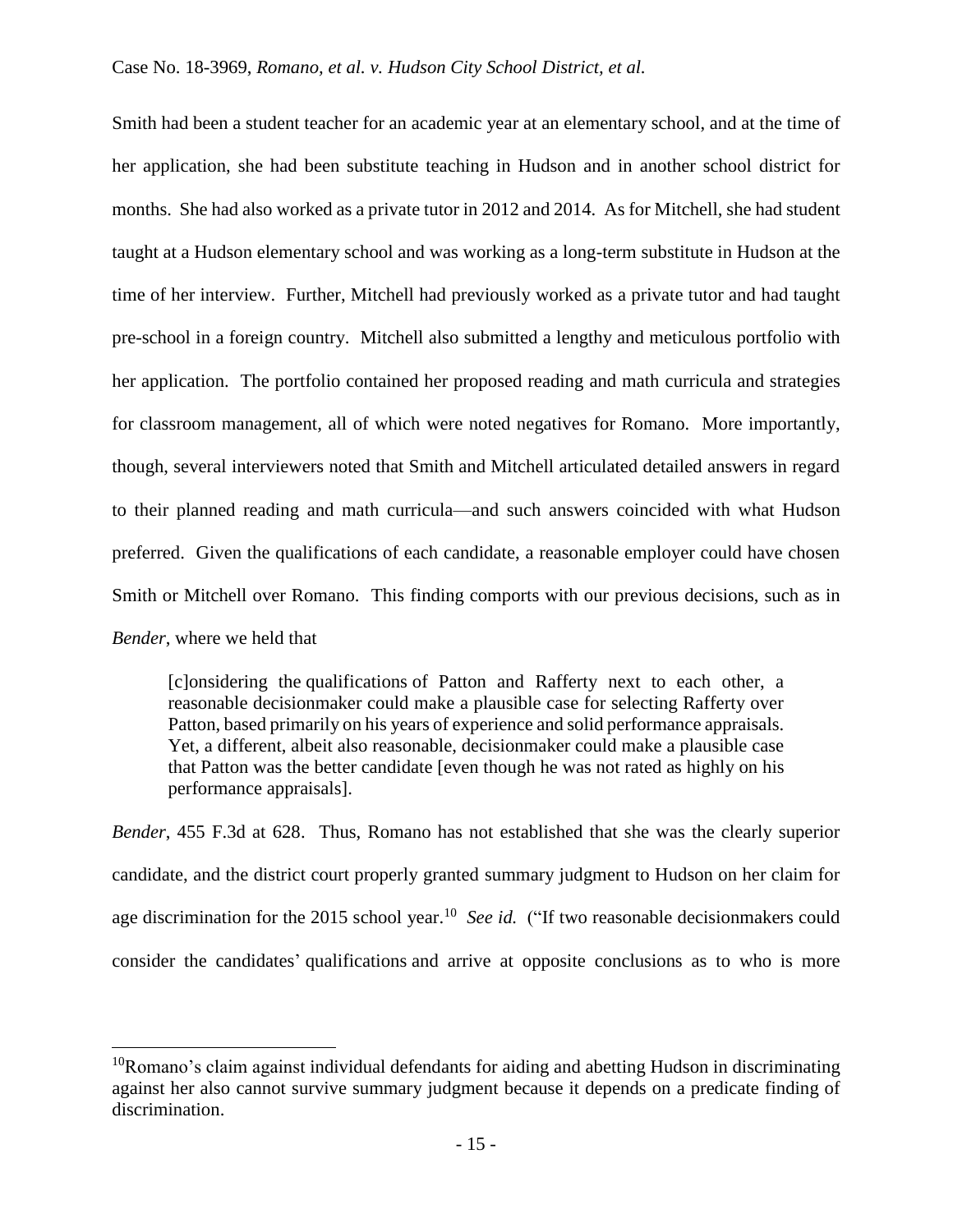qualified, [then] clearly one candidate's qualifications are not significantly better than the other's.").

#### **B. Retaliation**

The ADEA prohibits an employer from "discriminat [ing] against any of his employees ... . because such individual . . . has made a charge, testified, assisted, or participated in any manner in an investigation, proceeding, or litigation under this [Act]." 29 U.S.C. § 623(d). Ohio's retaliation provision mirrors that of the ADEA's, Ohio Rev. Code Ann. § 4112.02(I), and Ohio law follows federal law, *Plumbers & Steamfitters Joint Apprenticeship Comm. v. Ohio Civil Rights Com'n*, 66 Ohio St. 2d 192, 196 (Ohio 1981).

Romano argues that Hudson retaliated against her by refusing to interview her for a teaching position in late summer 2015 and in 2016 after she complained about age discrimination. To state a claim for retaliation using circumstantial evidence, we, again, use the *McDonnell-Douglas*-burden-shifting framework. *Spengler v. Worthington Cylinders*, 615 F.3d 481, 491 (6th Cir. 2010).

Even assuming *arguendo* that Romano has successfully established her prima facie case, she failed to advance any argument in the retaliation section of her brief in response to Hudson's proffer of legitimate, non-discriminatory reasons not to interview her. For its legitimate, nondiscriminatory reasons, Hudson points to the following evidence: it declined to hire Romano in 2012, 2013, 2014, and 2015, prior to her complaining about age discrimination; it did not reinterview any other finalist from 2015 in its hiring process for 2016; and the administrators who interviewed or who were responsible for choosing interview candidates after May 2015 submitted declarations stating that they chose not to hire or interview Romano because she had previously